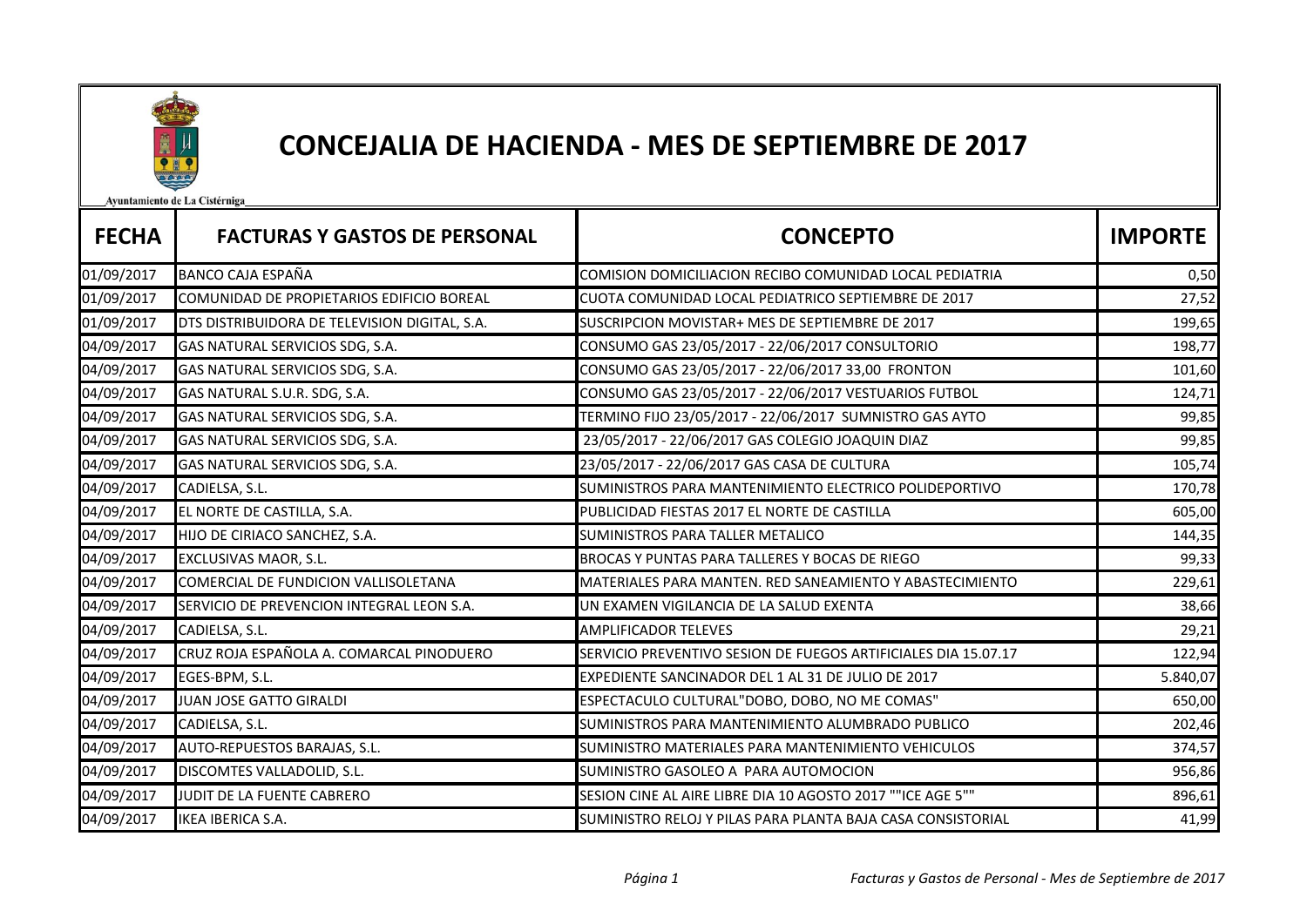| 04/09/2017 | AGUA DE VALLADOLID EPEL                    | CONSUMO AGUA JULIO DE 2017                                     | 27.255,02 |
|------------|--------------------------------------------|----------------------------------------------------------------|-----------|
| 04/09/2017 | <b>NOMINAS LABORALES</b>                   | NOMINAS AGOSTO PERSONAL CONTRATADO                             | 1.242,77  |
| 07/09/2017 | <b>INES ARRIBAS DEL HOYO</b>               | INFORMACION REGISTRAL NAVE OVELLEIRO                           | 9,56      |
| 07/09/2017 | <b>BRICOLAJE BRICOMAR</b>                  | ADQUISICION REJILLA DESAGÜE PARA CAMPO DE FUTBOL               | 69,00     |
| 08/09/2017 | REGULACIÓN TASAS/IMPUESTOS                 | DEVOLUCION 3º Y 4º TRIM/2017 IVTM POR BAJA DEFINITIVA          | 60,04     |
| 08/09/2017 | REGULACIÓN TASAS/IMPUESTOS                 | DEVOLUCION RECIBO NÚMERO 1614000524 IBI URBANA 2016            | 33,45     |
| 08/09/2017 | REGULACIÓN TASAS/IMPUESTOS                 | INTERESES DE DEMORA POR DEVOLUCION RECIBOS IBI                 | 5,63      |
| 08/09/2017 | ROALSANZ, S.L.L.                           | PAGO DEVOLUCION POR ERROR EN CUENTA BANCARIA                   | 3.116,96  |
| 11/09/2017 | BANCO CAJA ESPAÑA                          | COMISION DOMICILIACION COMUNIDAD LOCALES PZA. LA CRUZ          | 0,50      |
| 11/09/2017 | COMUNIDAD DE PROPIETARIOS PL. LA CRUZ, 1-9 | CUOTA COMUNIDAD LOCALES SEPTIEMBRE DE 2017                     | 80,00     |
| 12/09/2017 | TELEFONICA DE ESPAÑA, S,A,                 | FACTURACION TELEFONICA - CONTRATACIÓN FIJA VARIABLE            | 177,91    |
| 12/09/2017 | BENEFICIARIO/A BONOBUS                     | 12 RECARGAS BONOBUS SEPTIEMBRE 2017                            | 90,00     |
| 13/09/2017 | SOCIEDAD E. DE CORREOS Y TELEGRAFOS, S.A.  | ENVIO BUROFAX EJECUCION AVALES GRUPO MIS POLLITOS, SL          | 30,42     |
| 14/09/2017 | <b>ANTICIPOS NÓMINAS</b>                   | ANTICIPO DE NOMINA EMPLEADO/A                                  | 359,07    |
| 14/09/2017 | TESORERIA GRAL. DE LA SEGURIDAD SOCIAL     | CUOTAS SS DEL MES DE NOVIEMBRE POR COMPENSACIONES INDEBIDAS    | 29,52     |
| 14/09/2017 | <b>NOMINAS LABORALES</b>                   | EMBARGO NOMINA EMPLEADO/A MES DE AGOSTO DE 2017                | 74,53     |
| 14/09/2017 | <b>NOMINAS LABORALES</b>                   | EMBARGO NOMINA EMPLEADO/A MES DE JULIO DE 2017                 | 17,16     |
| 14/09/2017 | <b>NOMINAS LABORALES</b>                   | EMBARGO NOMINA EMPLEADO/A MES DE AGOSTO DE 2017                | 119,80    |
| 14/09/2017 | <b>NOMINAS LABORALES</b>                   | EMBARGO NOMINA EMPLEADO/A MES DE JULIO DE 2017                 | 119,80    |
| 15/09/2017 | <b>BANCO CAJA ESPAÑA</b>                   | COMISION PRESENTACION PROCESO                                  | 0,54      |
| 15/09/2017 | PLAY360 EQUIPAMIENTOS URBANOS S.L.         | TRABAJOS DE PINTADO CAMPO DE BALONCESTO                        | 1.960,20  |
| 15/09/2017 | PLAY360 EQUIPAMIENTOS URBANOS S.L.         | SUMINISTRO JUEGO DE RED CADENA DE BALONCESTO                   | 50,82     |
| 15/09/2017 | IMPACTO MUSICAL, S.L.                      | ACTUACION ORQUESTA DIAMANTE DIA 16 DE JULIO DE 2017            | 7.260,00  |
| 15/09/2017 | NUEVOS CLASTOS, S.L.                       | TRABAJOS CON CAMION BAÑERA EN AGOSTO DE 2017                   | 2.115,08  |
| 15/09/2017 | GARCIA CARRERA FELIX(PELICANO)             | SUMINISTROS DE FERRETERIA PARA TRABAJOS VARIOS                 | 1.000,26  |
| 15/09/2017 | TRANSCON VALLADOLID, S.A.                  | GESTION PUNTO LIMPIO AGOSTO Y ALQUILER CONT.HUERTOS ECOLOGICOS | 1.101,32  |
| 15/09/2017 | CONSTRUCCIONES Y CONTRATAS, S.A.           | MANTENIMIENTO RED DE SANEAMIENTO MES DE AGOSTO DE 2017         | 420,55    |
| 15/09/2017 | CONSTRUCCIONES C.F. CARLOS GONZALEZ        | TRABAJOS REALIZADOS EN POLIDEPORTIVO MUNICIPAL                 | 10.961,90 |
| 15/09/2017 | ARRANZ DE LA FUENTE, JESUS CARLOS          | SUSTITUCION DE PLACA DE CONTADORES TRIFASICA                   | 223,90    |
| 15/09/2017 | <b>SCHINDLER</b>                           | MANTENIMIENTO ASCENSOR CENTRO SOCIAL AGOSTO 2017               | 72,65     |
| 15/09/2017 | EXCLUSIVAS MAOR, S.L.                      | SUMINISTRO PALA BELLOTA PARA SERVIICO DE LIMPIEZA              | 32,05     |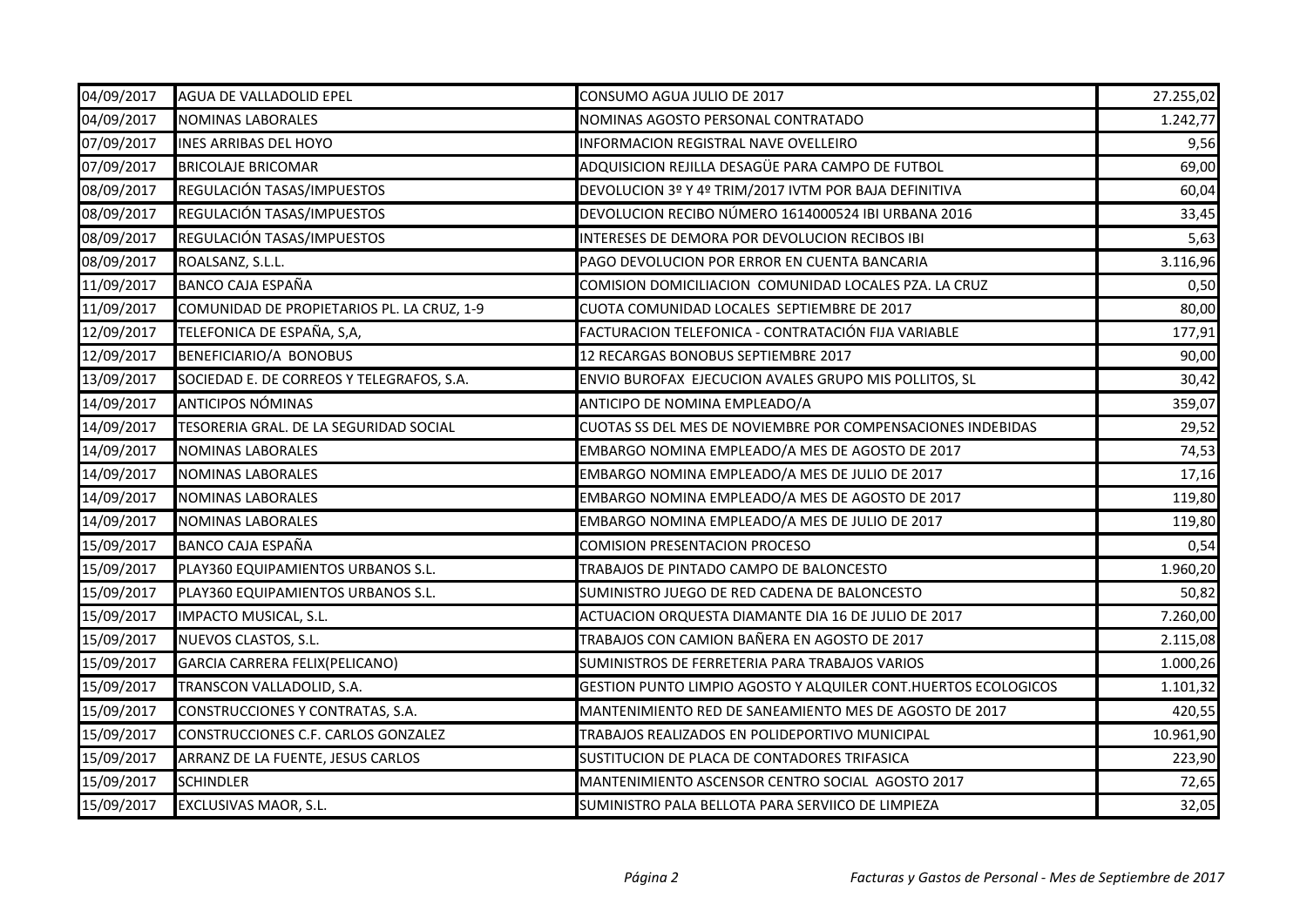| 15/09/2017 | <b>FIERECILLAS S.L.</b>              | SERVICIOS VETERINARIOS PARA COLONIA DE GATOS                     | 199,00    |
|------------|--------------------------------------|------------------------------------------------------------------|-----------|
| 15/09/2017 | EL NORTE DE CASTILLA, S.A.           | ANUNCIO OFICIAL EN DIARIO EL NORTE DE CASTILLA                   | 363,00    |
| 15/09/2017 | DAVID NISTAL ALFONSO                 | ROTULACION VEHICULO DACIA DOKER                                  | 116,64    |
| 15/09/2017 | TECNICAS DE AHORRO ENERGETICO, S.L.  | DIVERSOS TRABAJOS EN EDIFICIOS MUNICIPALES                       | 1.046,65  |
| 17/09/2017 | <b>BANCO CAJA ESPAÑA</b>             | <b>COMISION DE MANTENIMIENTO</b>                                 | 6,00      |
| 18/09/2017 | <b>BANCO BILBAO VIZCAYA</b>          | COMISIONES DE ADMINISTRACION Y MANTENIMIENTO                     | 105,60    |
| 18/09/2017 | NOMINAS E INDEMNIZACIONES CONCEJALES | ASISTENCIA PLENO Y COMISIONES MES AGOSTO DE 2017                 | 1.152,48  |
| 19/09/2017 | TELEFONICA DE ESPAÑA, S,A,           | ELEFONIA FIJA CONCERTADA EMPRESAS VARIABLE AGOSTO 2017           | 142,88    |
| 19/09/2017 | TELEFONICA DE ESPAÑA, S,A,           | FACTURACION CONCERTADA EMPRESAS FIJA AGOSTO 2017                 | 1.733,31  |
| 19/09/2017 | CAIXABANK, S.A.                      | <b>COMISIONES IVA</b>                                            | 1,21      |
| 19/09/2017 | <b>GRUPO ITELEVESA</b>               | ITV VEHICULO CON MATRICULA 9769HST                               | 41,20     |
| 21/09/2017 | REGULACIÓN TASAS/IMPUESTOS           | DEVOLUCION IVTM POR ERROR CLASIFICACION VEHICULO                 | 5,07      |
| 22/09/2017 | BANCO CAJA ESPAÑA                    | AMORTIZACION PRESTAMO NUMERO 21084364-3-0-0533537912             | 1.377,58  |
| 22/09/2017 | <b>BANCO DE SANTANDER</b>            | COMISION MANTENIMIENTO CTA. PERIODO 22/03 A 22/09/2017           | 18,45     |
| 22/09/2017 | CAIXABANK, S.A.                      | <b>COMISIONES IVA</b>                                            | 1,45      |
| 25/09/2017 | <b>BANCO DE CREDITO LOCAL</b>        | COMISION TRASPASO DE FONDOS AL BANCO DE SANTANDER                | 24,00     |
| 25/09/2017 | <b>BANCO DE SANTANDER</b>            | LIQUIDACION COMISION DE MANTENIMIENTO                            | 0,98      |
| 25/09/2017 | RECTIFICACIÓN NÓMINAS                | NOMINA PAGADA DE MAS DESCONTAR EN EL MES DE OCTUBRE              | 10,44     |
| 25/09/2017 | RECTIFICACIÓN NÓMINAS                | NOMINA PAGADA DE MAS DESCONTAR EN EL MES DE OCTUBRE              | 97,82     |
| 25/09/2017 | NOMINAS CONCEJALES Y ALCALDE         | NOMINAS COCNEJALES Y ALCALDE MES DE SEPTIEMBRE                   | 3.987,21  |
| 25/09/2017 | NOMINAS FUNCIONARIOS                 | NOMINAS FUNCIONARIOS MES DE SEPTIEMBRE                           | 23.539,99 |
| 25/09/2017 | NOMINAS LABORALES                    | NOMINAS LABORALES MES DE SEPTIEMBRE                              | 76.308,16 |
| 25/09/2017 | <b>GRUPO ITELEVESA</b>               | ITV VEHICULA MATRICULA 3933CXH                                   | 48,49     |
| 26/09/2017 | JUDIT DE LA FUENTE CABRERO           | VELADA DE VERANO DEL 24/08/2017-""PETER Y EL DRAGÓN""            | 896,61    |
| 26/09/2017 | ARRANZ DE LA FUENTE, JESUS CARLOS    | MONTAJE Y DESMONTAJE DE POSTES ELECTRIFICADOS FIESTAS PATRONALES | 4.434,70  |
| 26/09/2017 | <b>IBERDROLA CLIENTES S.A.U.</b>     | <b>ENERGIA ELECTRICA VARIOS PUNTOS</b>                           | 23.346,62 |
| 26/09/2017 | CEPSA CARD, S.A.                     | SUMINISTRO GASOLINA SIN PLOMO AGOSTO DE 2017                     | 228,80    |
| 26/09/2017 | GAS NATURAL SERVICIOS SDG, S.A.      | GAS FRONTON MUNICIPAL DEL 23.07 AL 03.08.17                      | 135,29    |
| 26/09/2017 | GAS NATURAL SERVICIOS SDG, S.A.      | GAS NATURAL CONSULTORIO PERIODO DEL 04/08 AL 17/08 DE 2017       | 75,47     |
| 26/09/2017 | GAS NATURAL S.U.R. SDG, S.A.         | GAS NATURAL VESTUARIOS CAMPO FUTBOL DEL 23.06 AL 03.08.17        | 103,09    |
| 26/09/2017 | GAS NATURAL SERVICIOS SDG, S.A.      | GAS NATURAL CASA DE CULTURADEL 23/06 AL 03/08 DE 2017            | 135,29    |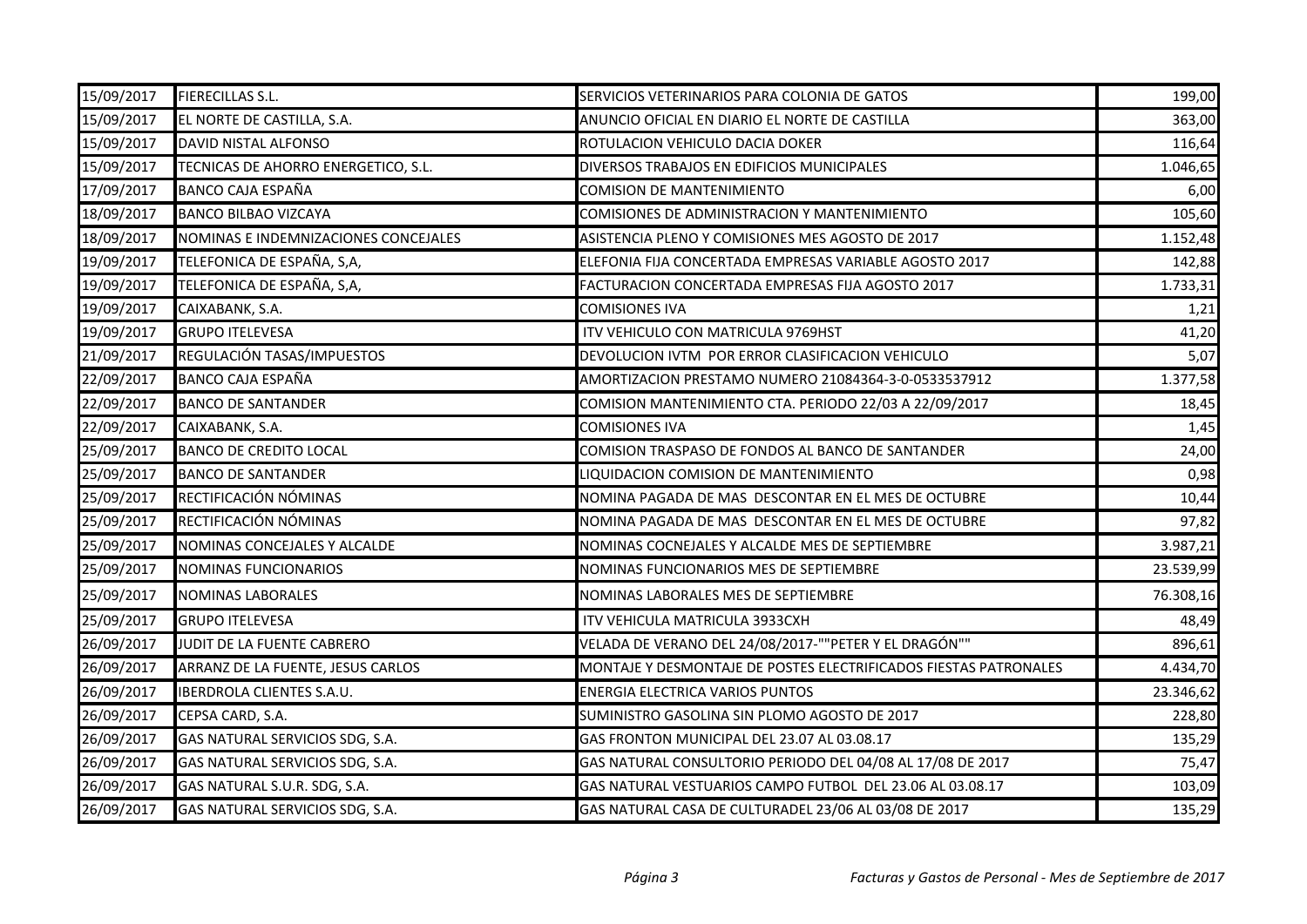| 26/09/2017 | GAS NATURAL S.U.R. SDG, S.A.               | GAS NATURAL CASA DEL ARTE DEL 6 DE JUNIO AL 4 DE AGOSTO 2017   | 23,79     |
|------------|--------------------------------------------|----------------------------------------------------------------|-----------|
| 26/09/2017 | GAS NATURAL S.U.R. SDG, S.A.               | GAS NATURAL PIJ PERIODO DEL 06/06 AL 03/08 DE 2017             | 22,76     |
| 26/09/2017 | GAS NATURAL S.U.R. SDG, S.A.               | GAS NATURAL VESTUARIOS CAMPO DE FUTBOL DEL 04.07 AL 17.08.17   | 130,33    |
| 26/09/2017 | GAS NATURAL SERVICIOS SDG, S.A.            | GAS NATURAL CASA DE CULTURA PERIODO DEL 04/08 AL 17/08 DE 2017 | 45,10     |
| 26/09/2017 | GAS NATURAL SERVICIOS SDG, S.A.            | GAS NATURAL AYTO. DEL 23 DE JUNIO AL 3 DE AGOSTO DE 2017       | 135,29    |
| 26/09/2017 | GAS NATURAL S.U.R. SDG, S.A.               | GAS NATURAL TEATRO LA NAVE DEL 06/06 AL 04/08 DE 2017          | 23,16     |
| 26/09/2017 | GAS NATURAL SERVICIOS SDG, S.A.            | GAS NATURAL VIVIENDA CLL PINODUERO, 4 - 2º A DEL 6.6 AL 3.8.17 | 22,76     |
| 26/09/2017 | GAS NATURAL SERVICIOS SDG, S.A.            | GAS NATURAL CONSULTORIO DEL 23/06 AL 03/08 DE 2017             | 142,21    |
| 26/09/2017 | GAS NATURAL SERVICIOS SDG, S.A.            | GAS NATURAL FRONTON DEL 4.06 AL 17.08.17                       | 45,10     |
| 26/09/2017 | GAS NATURAL SERVICIOS SDG, S.A.            | GAS NATURAL VESTUARIOS TRABAJADORES DEL 4.06 AL 17.08.17       | 26,15     |
| 26/09/2017 | GAS NATURAL S.U.R. SDG, S.A.               | GAS NATURAL VIVIENDA CLL PINODUERO, 4 - 1º A DEL 6.6 AL 3.8.17 | 13,04     |
| 26/09/2017 | GAS NATURAL SERVICIOS SDG, S.A.            | GAS NATURAL COLEGIO J. DIAZ PERIODO DEL 23.06.21.07.17         | 93,41     |
| 26/09/2017 | GAS NATURAL SERVICIOS SDG, S.A.            | GAS NATURAL AYTO. DEL 4.08 AL 17 .08 DE 2017                   | 45,10     |
| 26/09/2017 | COMERCIAL DE FUNDICION VALLISOLETANA       | SUMINISTROS PARA MANTENIMIENTO RED AGUA Y JARDINES             | 311,94    |
| 26/09/2017 | <b>CESAR RODRIGUEZ DE LA FUENTE</b>        | PINTURA EN COLEGIO FELIX CUADRADO LOMAS                        | 3.352,75  |
| 26/09/2017 | <b>AUVASA</b>                              | SUBVENCIÓN A LA EXPLOTACIÓN SEPTIEMBRE 2017                    | 21.213,18 |
| 26/09/2017 | INTERCLYM, S.A.                            | SUMINISTRO PRODUCTOS SERVICIO DE LIMPIEZA                      | 344,27    |
| 26/09/2017 | LUIS JOSE BENITO DIEZ                      | ACTUACION CHARANGA SANTANA FIESTAS PATRONALES 2017             | 847,00    |
| 26/09/2017 | SOC. ESTATAL DE CORREOS Y TELEGRAFOS, S.A. | ENVIOS CORREO CERTIFICADO MES DE AGOSTO                        | 1.390,13  |
| 26/09/2017 | ANDRES Y CRESPO ARQUITECTOS SLP            | INFORME TÉCNICO HUMEDADES EN ESCUELA INFANTIL MUNICIPAL.       | 2.577,30  |
| 26/09/2017 | CMAYOR, S.A.                               | REPARACIÓN MAQUINARIA TENNANT 7100                             | 116,16    |
| 26/09/2017 | ARIDOS SANZ, S.L.                          | SUMINISTRO ARENA LAVADA CON TRANSPORTE.                        | 130,56    |
| 26/09/2017 | TECNICOSA VALLADOLID, S.L.                 | REPARACION MAQUINA JARDIN Y CUBA DE RIEGO.                     | 221,43    |
| 26/09/2017 | HAGS-SWELEK, S.A.                          | ASIENTO SIN CADENAS PARA COLUMPIO.                             | 367,84    |
| 26/09/2017 | CERAMICA ZARATAN S.A.                      | RECEPDION DE RESIDUOS BIODEGRADABLES LIMPIOS.                  | 12,65     |
| 26/09/2017 | FRANYAL, S.L.                              | MANTENIMIENTO MES DE AGOSTO DE LOS SECTORES 3 Y 4              | 2.096,93  |
| 27/09/2017 | <b>BANCO BILBAO VIZCAYA</b>                | AMORTIZACION PRESTAMO NÚMERO 9545727346                        | 8.760,56  |
| 27/09/2017 | <b>BANCO CAJA ESPAÑA</b>                   | <b>COMISION TRANSFERENCIAS</b>                                 | 1,50      |
| 27/09/2017 | TELEFONICA MOVILES ESPAÑA, S.A.            | TELEFONIA MOVIL CTO. NEGOCIOS 24 LINEAS DEL 18.07 AL 17.08.17  | 410,57    |
| 27/09/2017 | DIPUTACION PROVINCIAL DE VALLADOLID        | ANUNCIO CTO. OBRAS "RENOVACION RED DE SANEAMIENTO Cº HERRERA"  | 67,20     |
| 27/09/2017 | TELEFONICA MOVILES ESPAÑA, S.A.            | MES DE AGOSTO CONTRATO FUSION EMPRESAS.                        | 317,69    |
| 28/09/2017 | <b>BANCO CAJA ESPAÑA</b>                   | COMISION DOMICIIACION CUOTAS SINDICALES SEPTIEMBRE 2017        | 3,00      |